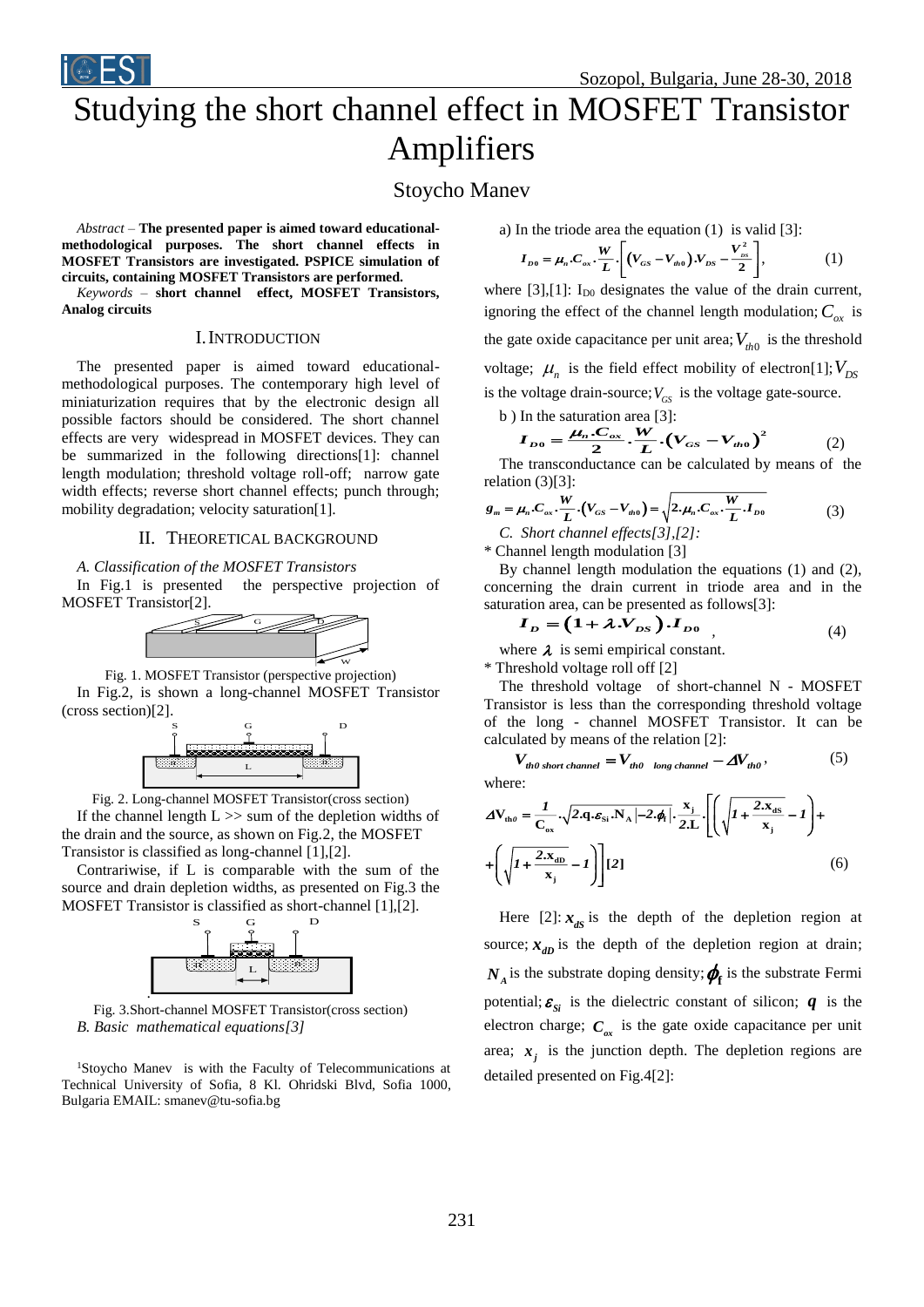



Fig. 4.MOSFET Transistor structure (cross section) \* Punch through[3]

When the depletion region at source  $X_{dS}$  and the depletion region at drain  $X_{dD}$  merge there is a punch through. The drain current cannot be driven by gate voltage.

\* Velocity saturation[3]

In order to realize ever smaller in size devices modern technologies have been applied. In this case high-field effects must be taken into account. In this analysis essential is the effect of velocity saturation. In silicon the electron drift cease to depend from the applied electric field at value approximately  $10^6$  V/m and saturates at a value of approx.  $10^5$  m/s. The result, obtained from the expression:  $V_{cs} - V_{ub}$ 

plays an important role by the short-channel effects. In case, that  $V_{GS}$   $-V_{th0}$ *L*  $\frac{-\mathbf{V}_{\mathit{th0}}}{\mathbf{V}_{\mathit{th0}}}$  approaches E<sub>sat</sub>, where E<sub>sat</sub> is typical approximately  $4.10^6$ V/m, I<sub>D</sub> is not more dependent from L.

*L*

It's value becomes:  
\n
$$
I_D = \frac{\mu_n C_{ox}}{2} . W . (V_{GS} - V_{th0}). E_{sat} [3]
$$
\n(7)

The velocity saturation leads to restriction of the value of the transconductance:  $g_m = \mu_n.C_{ox} \cdot \frac{W}{2}.E_{sat}$  [3] (8)

For its part the transit frequency  $\omega_r$  can be expressed as follows:  $\omega_r \approx \frac{3}{4} \cdot \frac{\mu_n \cdot E_{sat}}{L}$  [3] (9)

The reverse short-channel effects are related to the doping profile of the analyzed MOSFET device[3]

\* Narrow channel width effects[2]

Considerations about the channel width: the analysis is similar to the analysis, concerning the channel length. If the channel width *W* is comparable with the maximum depletion regions thickness into the substrate  $(x_{dm})$ , the MOSFET Transistor can be classified as narrow-channel. The narrow channel effect leads to increase of the threshold voltage [2]:<br>  $V_{th0\text{ narrow}}$  channel  $= V_{th0\text{ long channel}} + \Delta V_{th0}$  (10) voltage [2]:

$$
V_{th0\text{ narrow}} \quad_{channel} = V_{th0\text{ long channel}} + \Delta V_{th0} \quad (10)
$$

In case that the shape of the depletion regions edges are modeled by means of quarter circular arcs the following expression is valid [2]:

$$
\Delta V_{th0} = \frac{I}{C_{ox}} \cdot \sqrt{2.q \cdot \varepsilon_{Si} \cdot N_A \left|-2 \cdot \phi_f\right|} \cdot \frac{\pi \cdot x_{dm}}{2.W} \tag{11}
$$

\* Mobility degradation[3]

The increase of the gate potential leads to decrease of the mobility of the charge carriers. This effect can be quantitative evaluated by means of the normal field mobility degradation factor θ. It has a typical value in the range:  $(0,1+1)V^{-1}$  and is inversely proportional to the gate oxide thickness. In order to obtain the actual value of the drain current  $I_D$  the calculated value must be multiplied by[3]: **1** (12)

$$
\frac{1}{1+\theta\cdot(V_{GS}-V_{h0})}
$$

# III. PSPICE MODELS OF THE ANALYZED CIRCUITS

In traditionally courses the focus of the analysis of the MOSFET devices is aimed toward the basic characteristics. In this paper special attention is turned on the short channel effects in MOSFET Transistors.

The circuit, which has been used in the presented paper for AC analysis, is shown on the Figure bellow.



The circuit for analysis of mobility degradation and the dependence on the oxide thickness is displayed on Fig.6. In order to study the roll-off effect the circuit, presented on Fig.6, is used.



Fig. 6.PSPICE model for studying the "roll-off" effect

The PSPICE models of the transistors in these circuits are based on the Level 3 PSPICE parameters, given in [3].

The narrow gate width effects have been investigated by means of the both circuits (shown on Fig.5 and Fig.6).

The channel length modulation has been examined using the PSPICE MOSFET parameters Level 2, presented in [4].

As it can be seen from the analysis setup conditions concerning the circuit, presented on Fig.6, DC nested sweep has been activated. The gate voltage changes in the range:  $0V \div 5V$  while the bulk voltage vary from 0V to 8V by step of increment 2V.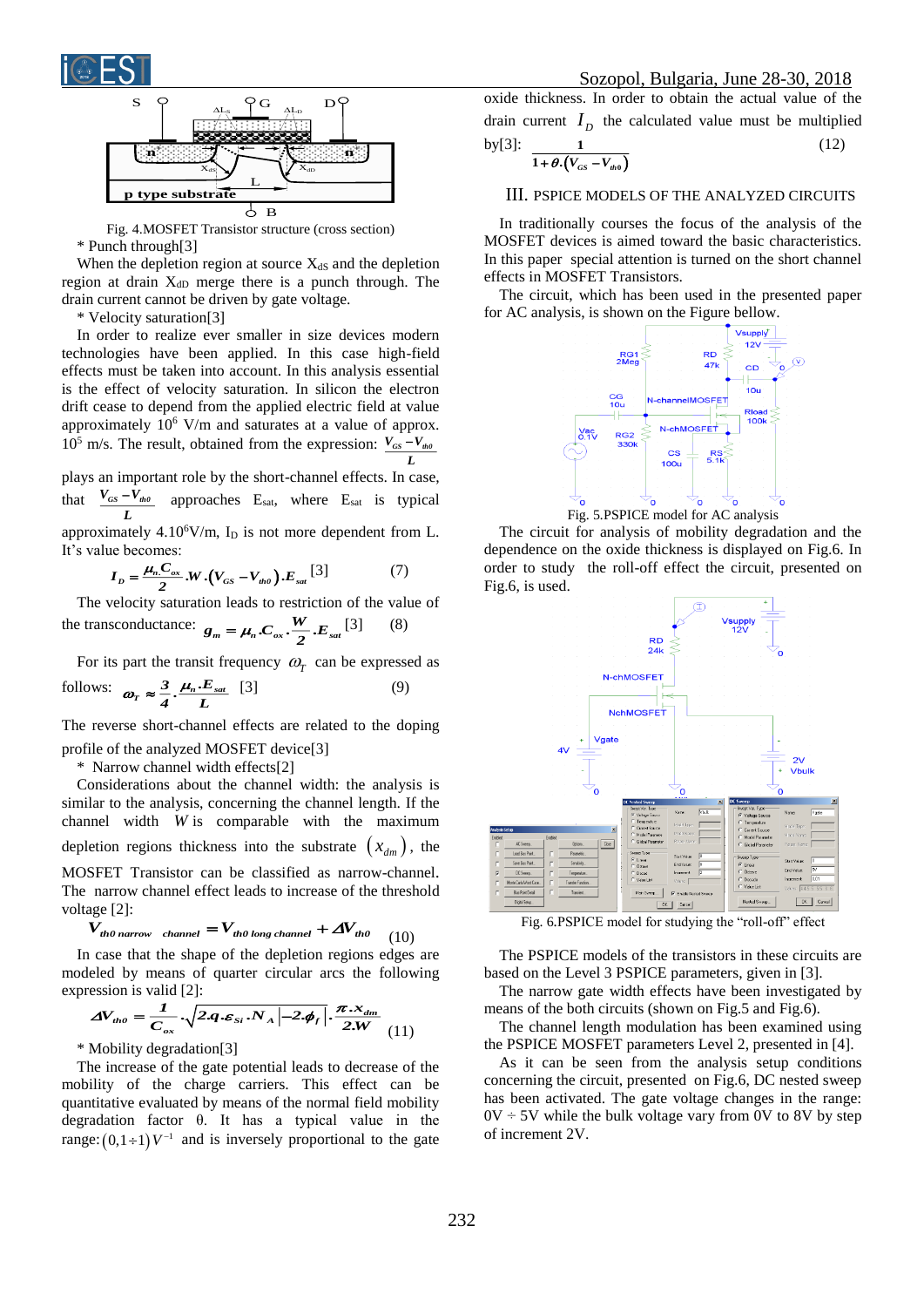

### IV. IMULATION RESULTS AND ANALYZES

#### *A Mobility degradation*

The simulation experiments, concerning the AC analysis, have been done by mobility degradation factor  $\theta$  (THETA)  $= 2,3.10^{-1}$ , as given in [3]. The results are presented on Fig.7.



The circuit, displayed on Fig.5, has been used by the simulation. Changing the value from  $\theta = 2{,}3.10^{-1}$  to  $\theta = 1$ leads to consequent change in the AC characteristic. This is displayed on Fig.8.



Fig.8. AC analysis by  $\theta$  (THETA) = 1

As expected, taking into account the analytical expression (12), from the Figures above, becomes obvious that the output voltage is inverse proportional to the value of  $θ$ .

By the both simulations the value of the oxide thickness is  $9,5.10^{.9}$ .

*B Influence of the oxide thickness*

In order to establish qualitative relationship between this thickness and the AC parameters of the MOSFET amplifier another simulation has been performed.

Changing the oxide thickness from 9,5.  $10^{-9}$  to  $3.10^{-9}$  the following results, displayed on Fig.9, are obtained.



Fig.9. AC analysis by oxide thickness  $3.10^{-9}$ ,  $\theta = 2.3 \cdot 10^{-1}$ All simulations up to here have been done by:  $L = 2\mu m$ and  $W = 16 \mu m$ .

*C Narrow channel width effects*

In order to analyze the narrow gate width effects the value of W has been reduced to 8µm. The value of L remains 2  $\mu$ m,  $\theta = 2,3.10^{-1}$ , the oxide thickness is 9,5.10<sup>-9</sup>. Taking into account the equations: (1), (2), (3) decrease of the output voltage is expected*.* This is presented on Fig.10.



The graphical results, shown on Fig.10, confirm these expectations.

#### *D Roll off effects*

The investigations, concerning the roll-off effects, have been performed by means of the circuit, presented on Fig.6. The simulation results, done by  $L = 2\mu m$ ,  $W = 16\mu m$ , are displayed on the Figure bellow.





According to expressions  $(11),(10)$  the reduction of width W to 8um leads analytically to increase of the threshold voltage. By initial conditions  $L = 2\mu m$  W = 8 $\mu$ m simulations have been done. The results are presented on Fig.12.



Fig.12. Characteristic I<sub>D</sub> - V<sub>GS</sub> by L = 2 $\mu$ m, W = 8 $\mu$ m Comparing the characteristics from Fig.11 and Fig.12 the increase of the threshold voltage can distinctly be seen.